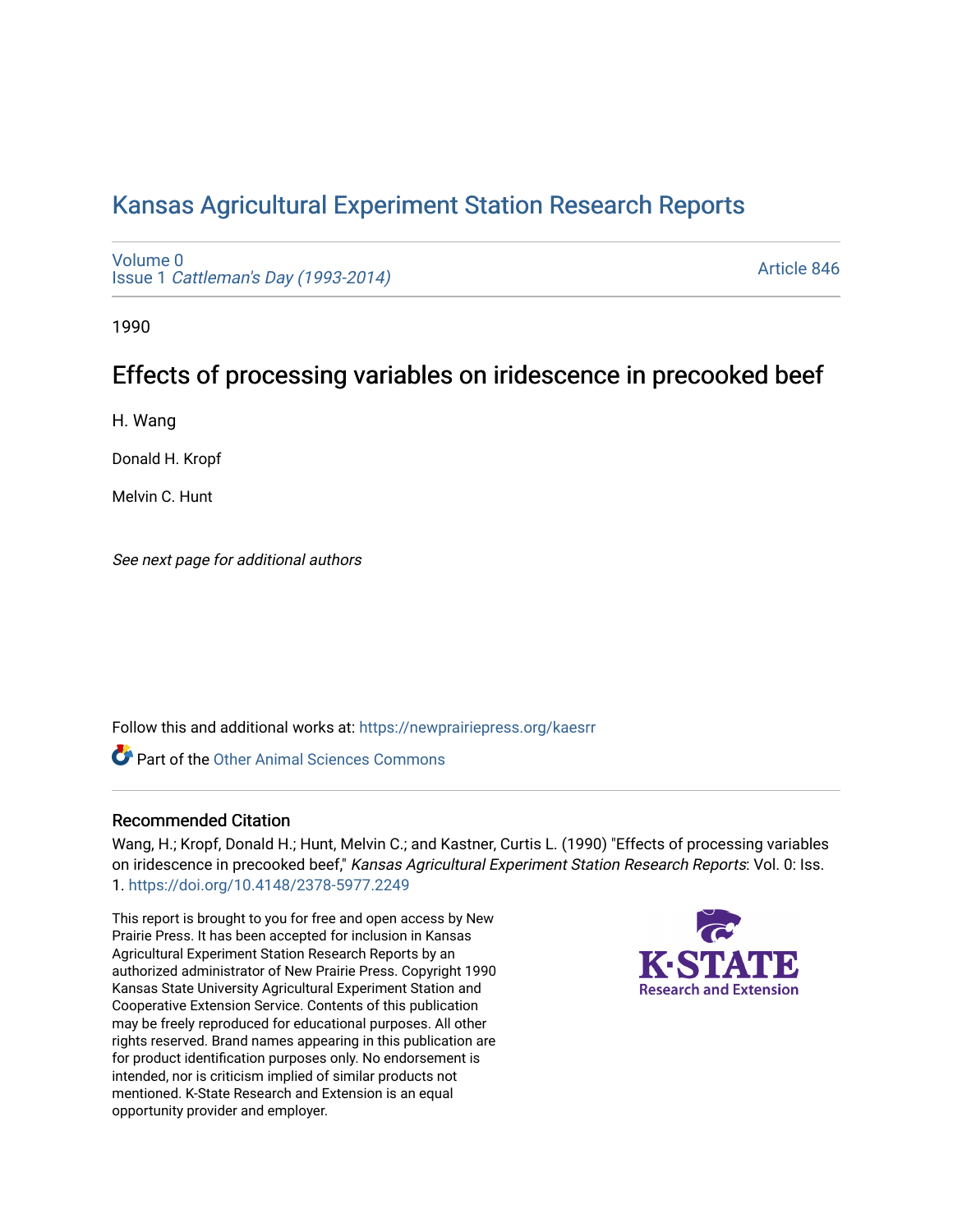# Effects of processing variables on iridescence in precooked beef

# **Abstract**

Beef semitendinosus (ST) muscles with injected water (3 or 10% of raw muscle weight) and phosphate (0.3%) were cooked to final internal temperatures of 130 (held at 130 for 121 min), 140 (held at 140 for 12 min), 145, or 155°1\ then sliced at 30, 45, 120, 130, or 145<>P by either a dull or a sharp slicer. Biceps femoris (BF) muscles had the same treatment but only at 3% water addition. Controls were uninjected muscles from the opposite side of the carcass. For ST muscles (all with 0.3% added phosphate), 3% added water resulted in less iridescence than controls and those containing 10% added water. Iridescence was also lowered by cooking to 130°F (held for 121 min), slicing at 30 ÌŠF or slicing with a dull slicer blade. Iridescence varied (P<.05) among muscles from different carcasses under the same cooking and slicing conditions. BF muscles had much less iridescence than ST muscles. Our results show that processing-cooking- slicing alterations can help reduce iridescence, especially for the ST (eye of round) muscle.

## Keywords

Cattlemen's Day, 1990; Kansas Agricultural Experiment Station contribution; no. 90-361-S; Report of progress (Kansas State University. Agricultural Experiment Station and Cooperative Extension Service); 592; Beef; Iridescence; Phosphate; Internal temperature; Cooking temperature; Slicing temperature; Slicer blade

# Creative Commons License



This work is licensed under a [Creative Commons Attribution 4.0 License](https://creativecommons.org/licenses/by/4.0/).

## Authors

H. Wang, Donald H. Kropf, Melvin C. Hunt, and Curtis L. Kastner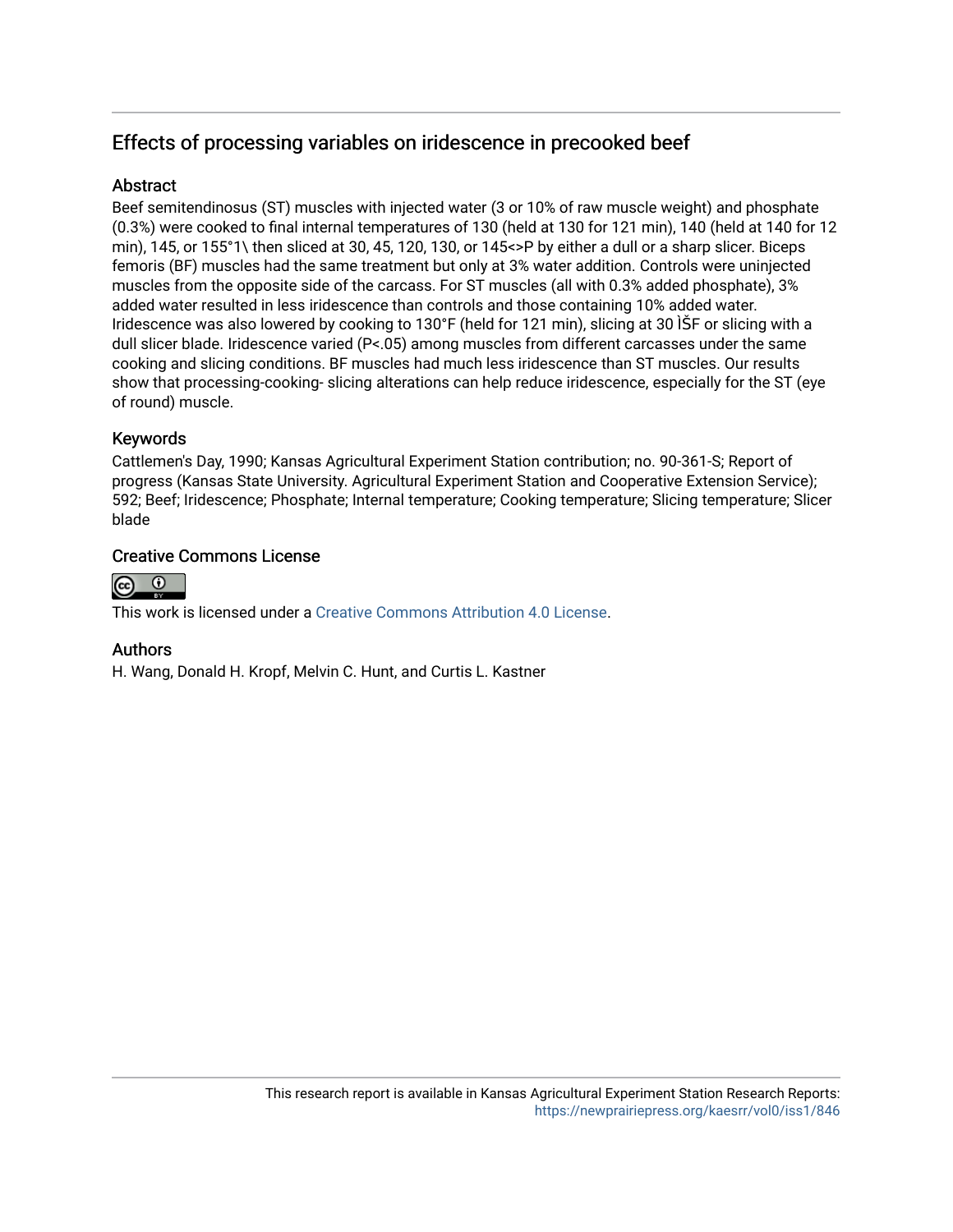

### **EFFECTS OF PROCESSING VARIABLES** ON IRIDESCENCE IN PRECOOKED BEEF

H. Wang, D. H. Kropf, M. C. Hunt, and C. L. Kastner

#### **Summary**

Beef semitendinosus (ST) muscles with injected water (3 or 10% of raw muscle weight) and phosphate (0.3%) were cooked to final internal temperatures of 130 (held at 130 for 121 min), 140 (held at 140 for 12 min), 145, or 155°F, then sliced at 30, 45, 120, 130, or 145°F by either a dull or a sharp slicer. Biceps femoris (BF) muscles had the same treatment but only at 3% water addition. Controls were uninjected muscles from the opposite side of the carcass. For ST muscles (all with 0.3% added phosphate), 3% added water resulted in less iridescence than controls and those containing 10% added water. Iridescence was also lowered by cooking to 130°F (held for 121 min), slicing at 30°F, or slicing with a dull slicer blade. Iridescence varied  $(P<.05)$  among muscles from different carcasses under the same cooking and slicing conditions. BF muscles had much less iridescence than ST muscles. Our results show that processingcooking-slicing alterations can help reduce iridescence, especially for the ST (eye of round) muscle.

(Key Words: Iridescence, Phosphate, Internal Temperature, Cooking Temperature, Slicing Temperature, Slicer Blade.)

#### **Introduction**

Iridescence is an unusual, brilliant, mother-of-pearl or rainbow appearance in nature and is due to a physical effect on light rays. The most common colors of iridescence in precooked beef, corned beef, or pastrami are green, yellow, or orange-red. Because iridescence is very similar to discoloration caused by metabolic by-products of microorganisms, meat purchasers and quality control personnel sometimes mistake iridescence for microbial deterioration and reject the products. For example, green iridescence has been confused with the green derivatives of myoglobin that may be caused by hydrogen sulfide or hydrogen peroxide from microorganisms.

Our objective was to determine the influence of processing variables (added water and phosphate, final internal temperature, slicing temperature, and sharpness of slicer blade) on iridescence in precooked beef.

#### **Experimental Procedures**

In the first study, using five pairs of ST muscles, one muscle in each pair was injected with 3% water plus .3% phosphate based on raw muscle weight. The other muscle was a control (no added water or phosphate). Curafos 11-2 (90% sodium tripolyphosphate and 10%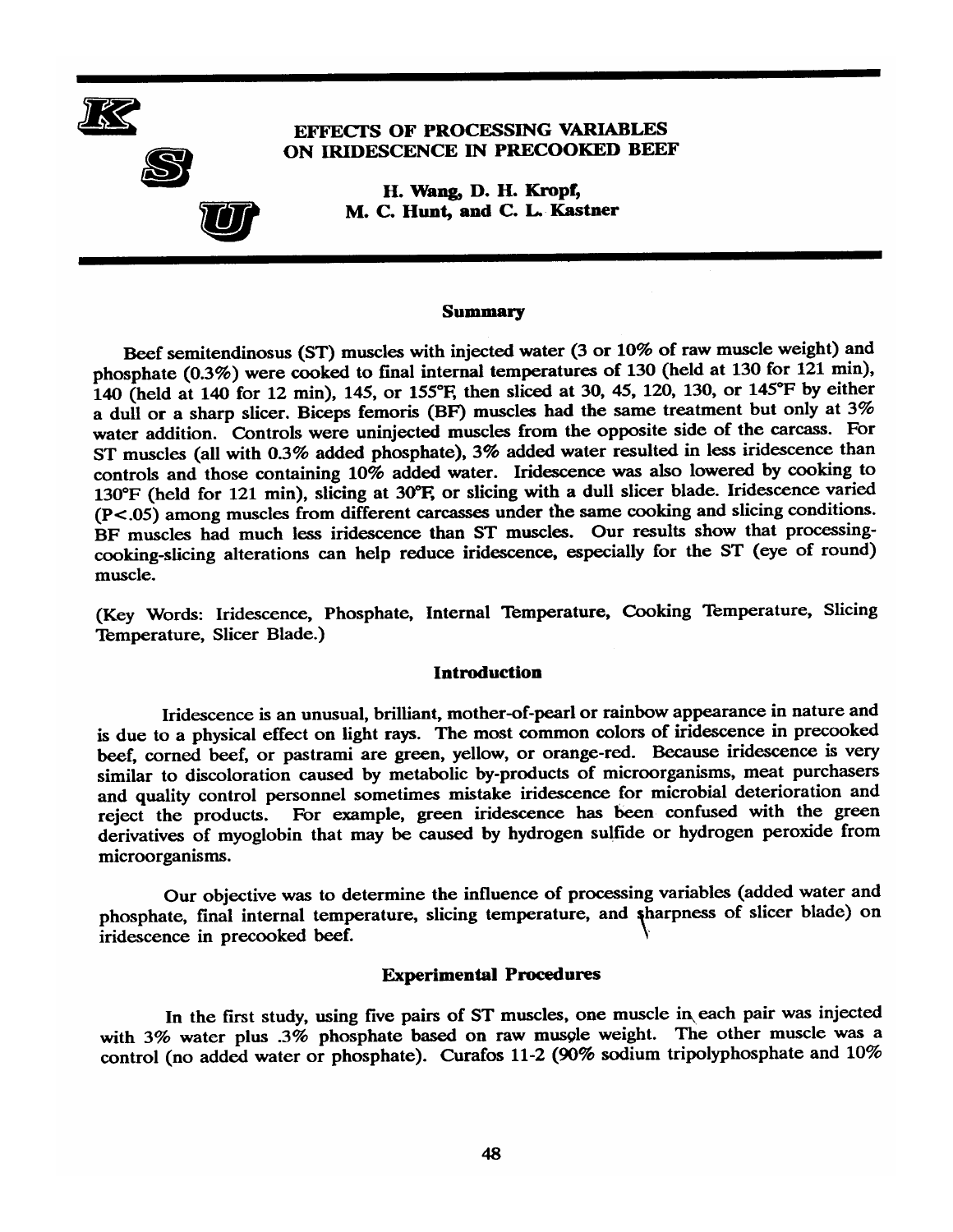sodium hexametaphosphate, pH 8.9 to 9.8), a commercial food phosphate, was used. In the second study, using four pairs of ST muscles, the injection levels of water and phosphate were 10% and 0.3%. Samples were stored at 40°F for 3 d after injection to obtain a uniform distribution of solution. Four pairs of BF muscles were treated in the same way, but with only 3% water.

Each muscle pair was cooked in a smokehouse at 100 to 165°F and 80% relative humidity with a randomly selected transverse slice of each muscle cooked to a final internal temperature of 130 (held at 130 for 121 min), 140 (held at 140 for 12 min), 145, or 155°F. Holding times are required by federal regulations.

Cooked meat was sliced at five different temperatures: 30, 45, 120, 130, or 145°F. Samples were not sliced if the final internal temperature of meat was lower than the assigned slicing temperature. Two slicers were used, one with a sharp blade and the other with a dull blade. Cooked meat pieces were randomly assigned to the sharp or dull blade. Sliced samples were vacuum packaged.

Iridescence was scored (6-point scale) by eight panelists, based on both intensity and area of iridescence, with a higher score meaning more intense or a larger area of iridescence. The final score for each slice was the average of the scores for intensity and area.

#### **Results and Discussion**

With phosphate constant at 0.3%, the average iridescence score of ST muscle was lower (P<.05) for 3% than 10% added water or the control, which had not been injected (Figure 17.1). The lowest temperature (130°F, held for 121 min) resulted in less iridescence than other cooking temperatures (Figure 17.2).

Samples sliced at 30°F or 145°F had less iridescence than those sliced at intermediate temperatures (Figure 17.3).

Meat sliced by a sharp blade had more  $(P<.05)$  iridescence than that sliced by dull blade (Figure 17.4).

Iridescence differed (P<.05) among the ST muscle sets from different carcasses under the same cooking and slicing conditions (Figure 17.4). BF muscles had much less iridescence than ST muscles under the same cooking conditions.

Our results show that processing alterations can help reduce iridescence, especially in ST muscle.

 $\mathcal{N}$ 

 $\mathcal{J}$